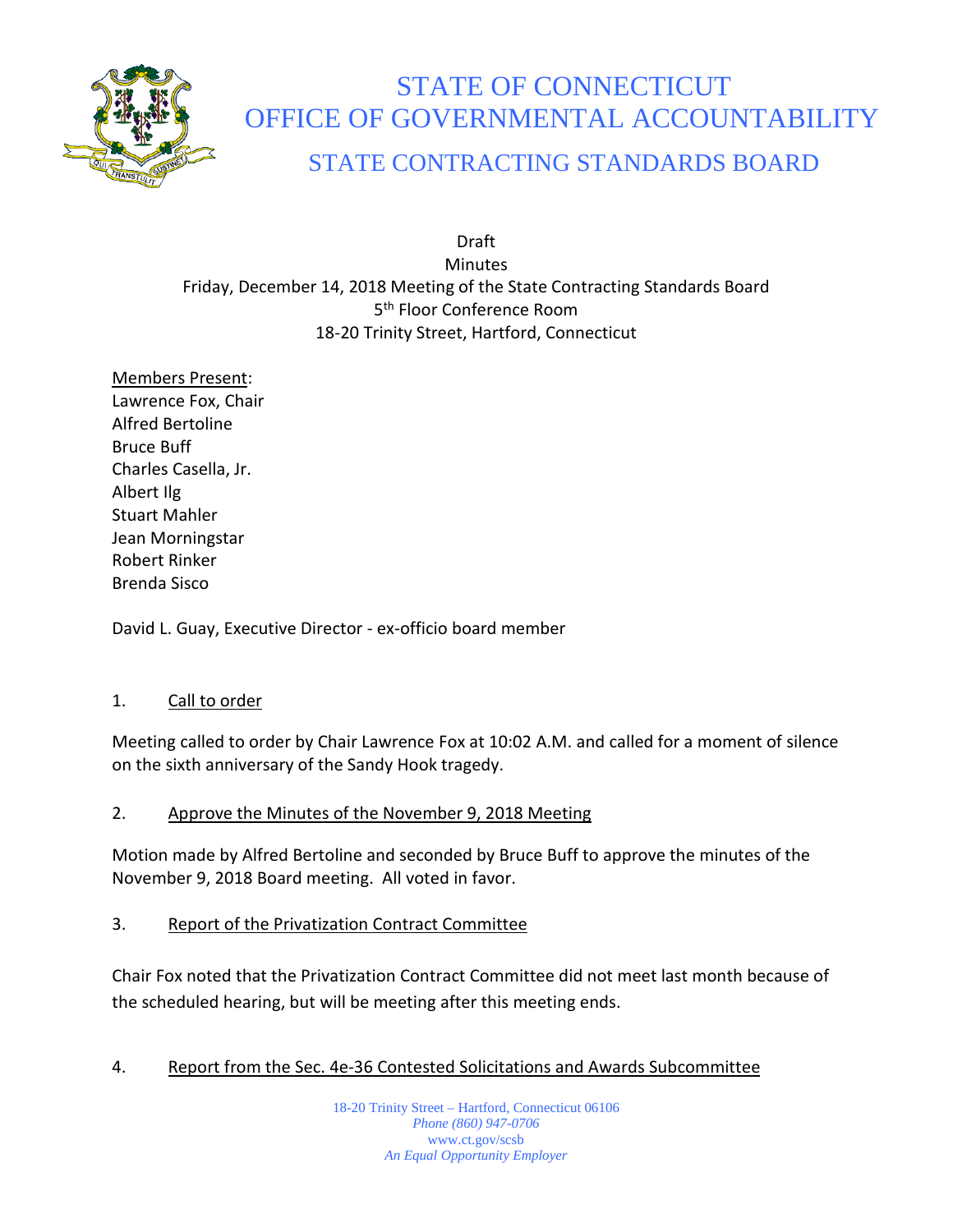Subcommittee Chair Robert Rinker began his report by noting copy of our decision in the matter of Civic Mind, LLC and CRDA was emailed to you, but other issues have arisen since the decision was issued.

Civic Mind, LLC contested the award to the Hartford Sports Group based upon an RFP issued by the Capital Region Development Authority on behalf of the City of Hartford. The RFP was issued on September 15, 2017 and proposals were due on October 13, 2017. Three proposals were received by CRDA. On December 1, 2017, CRDA recommended to the City of Hartford, the Hartford Sports Group.

Subsequently, Civic Mind, LLC contested the award based upon:

- 1. The Hartford Sports Group did not timely respond to the RFP by 2:00 p.m. on October 13, 2017, and
- 2. The Hartford Sports Group proposal was not responsive to the RFP.

At the Subcommittee meeting on November 20, 2018, Civic Mind, LLC raised issues of collusion between CRDA, the City of Hartford and the Hartford Sports Group. Under the Board's statutes, C.G.S. 4e-31, Civic Mind, LLC can pursue this matter with Connecticut's Attorney General.

On November 20<sup>th</sup>, the Subcommittee met and issued a decision dated November 21<sup>st</sup>. The Subcommittee dismissed the claim of an untimely submission by the Hartford Sports Group. The claim was dismissed because Civic Mind, LLC knew and represented that they knew in 2017 that the Hartford Sports Group had submitted a proposal. Such a claim has to be brought before the Subcommittee within 14 days of knowing or should have known of the circumstance giving rise to the claim.

The Subcommittee recommended to CRDA to adopt a best business practice of date/time stamping proposals. Other claims were dismissed without prejudice because the Subcommittee did not have an executed contract to properly evaluate the other claims.

The Subcommittee is under a 30 day requirement to respond to claims brought before the Subcommittee.

Subsequently, Mr. Lender in his weekly column found that Mr. Mandell and his immediate family, Mr. Mandell is a principal in the Hartford Sports Group, had donated around \$37,000 to gubernatorial candidate Bob Stefanowski and to the Republican Party in 2018. Hartford Sports Group was still a proposer because a final contract had not been executed at the time of the donations. This matter is now before the State Elections Enforcement Commission. A state contractor and a prospective state contractor and its principals and immediate family cannot contribute to political candidates or parties.

Chair Rinker expressed his desire to raise with the Board the following policy questions: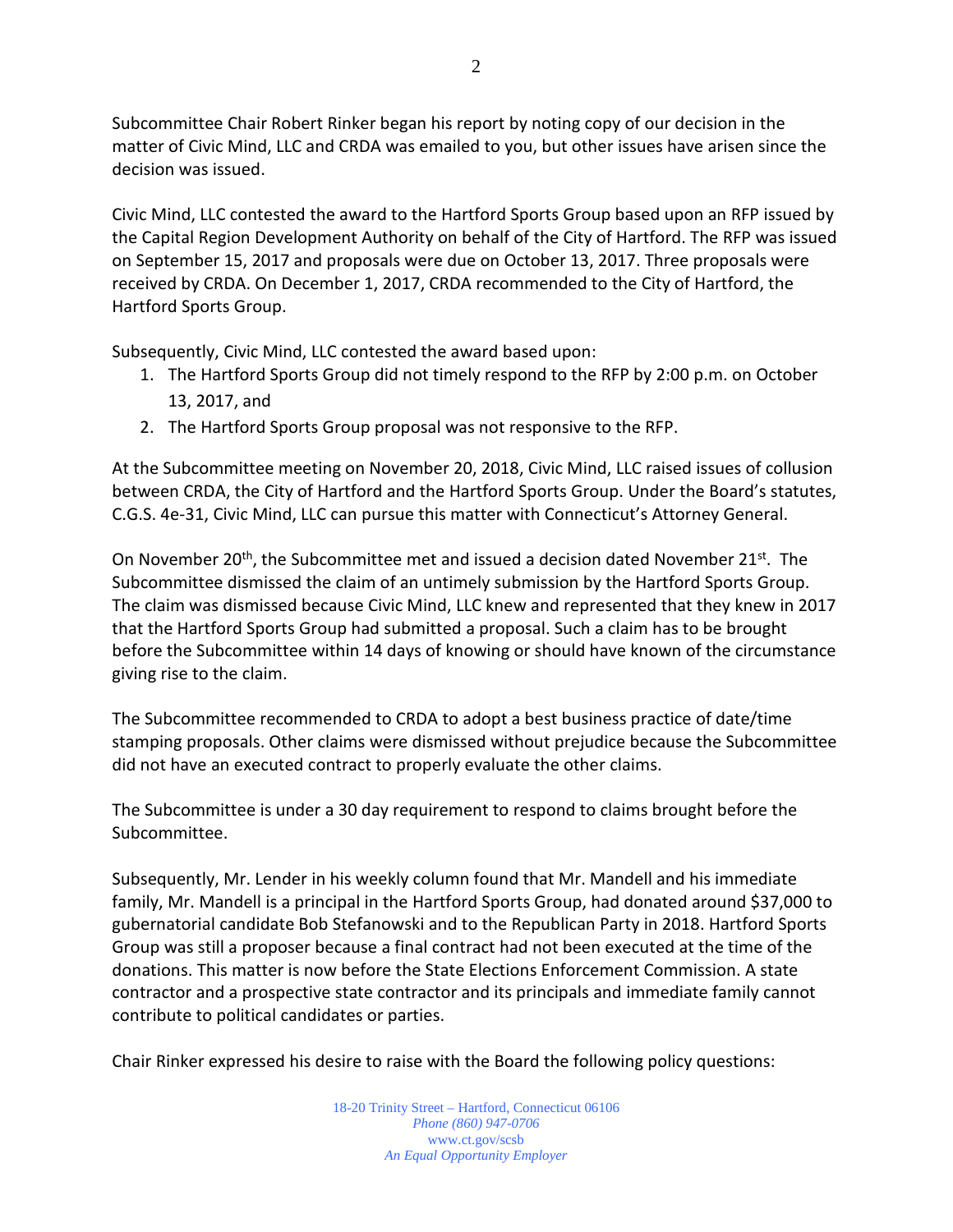- 1. If, in this case, a prospective proposer makes illegal campaign contributions, before a contract is finalized, should the proposer be disqualified because the entity is not qualified to bid or make a proposal? If for example, a proposer submits a bid or proposal after the deadline for submitting said bid or proposal, a state contracting agency cannot consider such bid or proposal.
- 2. Initially, CRDA was soliciting bids on behalf of the City of Hartford and recommended to the City of Hartford a proposer, the Hartford Sports Group. We have subsequently learned that this may result in a three party agreement; City of Hartford, CRDA and the Hartford Sports Group. So, what standards apply to a three party agreement? Since we have jurisdiction that includes quasi-publics and CRDA is a quasi-public agency how do we apply our statutes to them?
- 3. What is the standard if the current license agreement between the City of Hartford (licensor) and CRDA as the licensee, has CRDA entering into a sub licensee agreement with the Hartford Sports Group? This licensee and sub licensee agreement is consider a contract under our statute.
- 4. Have the possible subsequent contract(s) changed substantially since the issuance of the RFP in September 2017?

Chair Fox upon completion of Subcommittee Chair Rinker's report offered comments.

At the time the Subcommittee held its meeting the Board did not know of the subsequent campaign finance issues. Also the Board did not know if it did or didn't have jurisdiction. It now appears that they are moving to a contract that may fall under our jurisdiction. Our current knowledge is there is not yet a contract, which provides the Board with the opportunity to be proactive.

Chair Fox offered to entertain a motion to have the Board's Executive Director engage the CRDA and the SEEC in a discussion about the contract and whether the bidders are qualified.

Motion made by Robert Rinker and seconded by Charles Casella to have Executive Director David Guay engage in discussions with CRDA and the SEEC about the Dillon Stadium contract and the bidders.

Stuart Mahler and Brenda Sisco urged allowing the SEEC to complete its work.

Jean Morningstar expressed concern over the truthfulness of CRDA.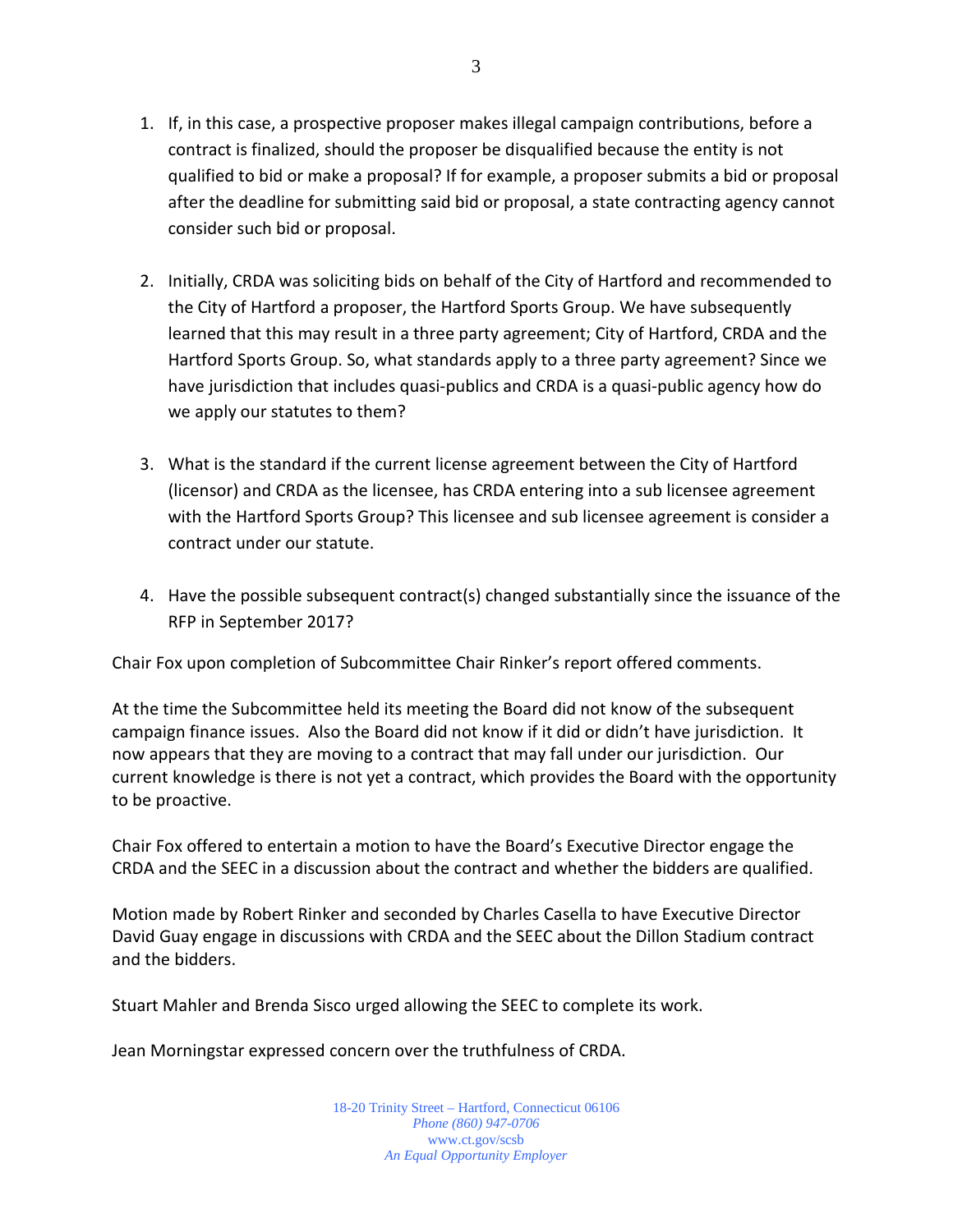Alfred Bertoline expressed his understanding of the issues. Contributions of the winner of the bid may be illegal and the licensing agreement is different from what was called for in the RFP and a third issue of truthfulness.

Charles Casella asked a couple of threshold questions. Do we know if CRDA will be a party to the contract? Subcommittee Chair Rinker indicated that there have been representations that they will be.

Chair Fox summarized that he understands the position of waiting for the SEEC to act. Chair Fox explained that he would like the SEEC and the CRDA to understand that before they complete all there thinking on this matter that they understand this Board's position that if in fact it turns out that inappropriate contributions were made, they should not think that we would be anything less than tons of bricks coming down on them. Chair Fox further stated that this is why this Board was created. It goes to the heart of why we were created and there is still time for the parties to make other decisions.

Chair Fox offered that there may be facts that we do not know. It should be known that we don't take a light view of campaign contributions that are inappropriate when contracting with a state contracting agency.

Mr. Mahler questioned proceeding, citing the sec. 4e-36 Subcommittee had taken an action. Executive Director Guay pointed to Section 4e-4(f) which provides the Board with the authority to assist state contracting agencies in complying with the statutes and regulations concerning procurement by providing guidance, models, advice and practical assistance to state contracting agency staff relating to: (1) Buying the best service at the best price, (2) properly selecting contractors, and (3) drafting contracts that achieve state goals of accountability, transparency and results based outcomes and to protect taxpayers' interest.

Brenda Sisco raised her understanding of the jurisdictional issues. If the contract is not with CRDA and with the city of Hartford, we, the Board don't have jurisdiction. If the contract is with CRDA and SEEC determines the contributions to be inappropriate then our Board will have concerns. Chair Fox added that what the Board would do would be under Sec. 4e-7 C.G.S.

Albert Ilg offered that the Board should do everything it can to avoid confusing the man on the street and would urge the Board to approve the suggested motion.

Jean Morningstar motioned to call the question. Chair Fox asked for her indulgence to ensure all have had an opportunity to speak on the matter.

Bruce Buff offered that it is clear that CRDA has lax procurement processes. The Sec. 4e-36 Contested Solicitations and Awards Subcommittee offered CRDA a suggestion for best practices and at the last meeting of the Subcommittee CRDA did not seem all that concerned that the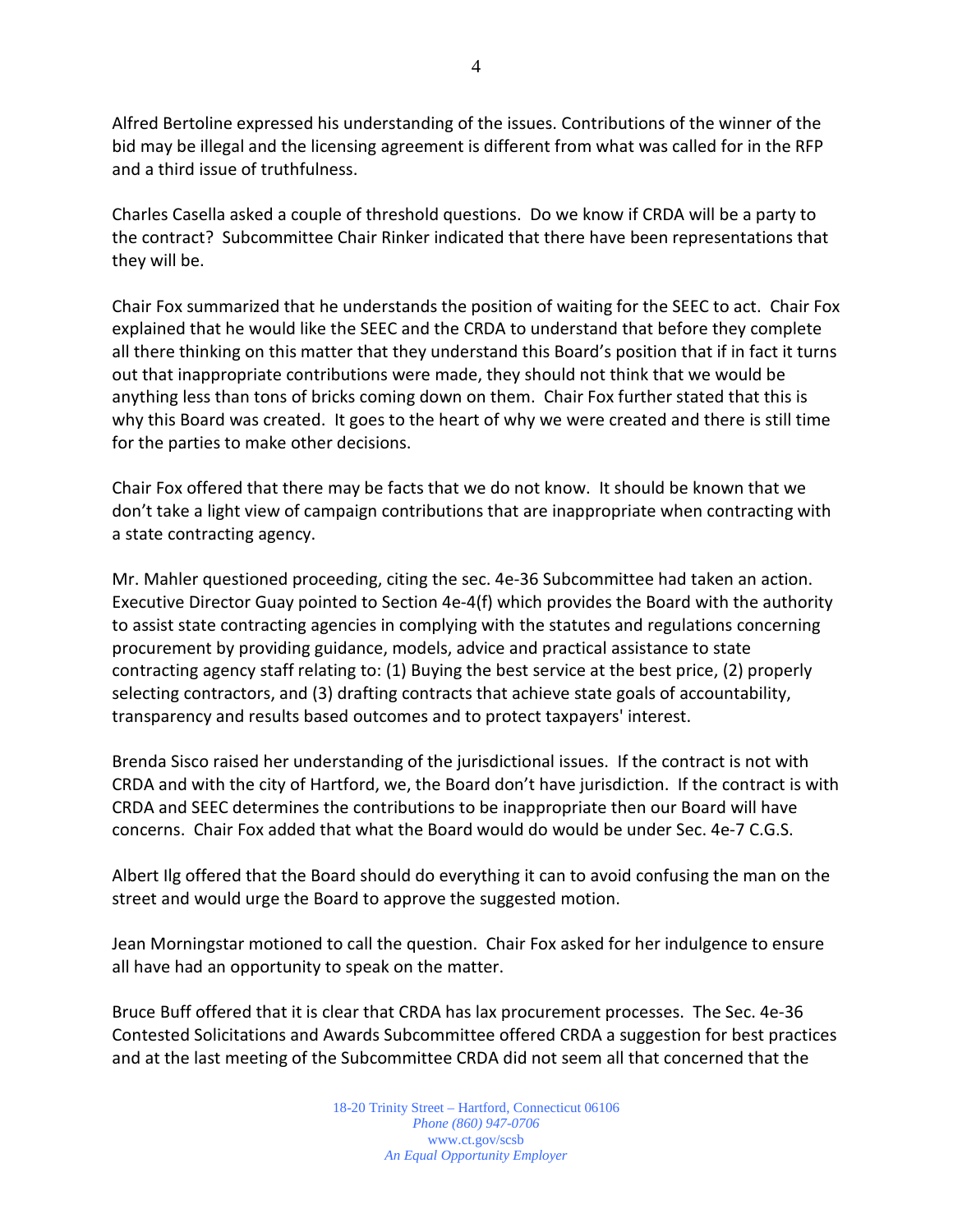resulting contract may be significantly different from the RFP. These are basic procurement practices that the Board should encourage.

Stuart Mahler felt that Executive Director David Guay should not engage in discussions with the SEEC about the Dillion Stadium contract and the bidders. He did not think the SCSB should have ex party conversations with another regulatory board like SEEC that to date has not completed hearing a request from a Dillion stadium bidder. He added, the SCSB's job to assist state contracting agencies and quasi-public agencies like CRDA. Indeed, the 4e-36 Subcommittee at the meeting on the Dillon Stadium contract raised the issue with CRDA of date stamping RFP submissions. Therefore he will be voting against the resolution.

Charles Casella offered that if CRDA is subject to all the State's rules of contracting, then was the contract reviewed by the Attorney General? Mr. Casella further offered that if they hadn't we should provide CRDA with standards that require it.

Chair Fox asked for vote on the motion to have Executive Director David Guay engage in discussions with CRDA and the SEEC about the Dillon Stadium contract and the bidders.

Voting in favor: 8

Lawrence Fox, Chair Alfred Bertoline Bruce Buff Charles Casella, Jr. Albert Ilg Jean Morningstar Robert Rinker Brenda Sisco

Voting against: 1

Stuart Mahler

No abstentions

Motion approved 8 to 1.

- 5. Work Group Reports
	- a. Report from Audit Work Group

Acting Chair Robert Rinker reported for the absent Thomas Ahneman. The Audit Work Group met at 9:00 A.M. this morning and reviewed the transmittal letter that will be sent to those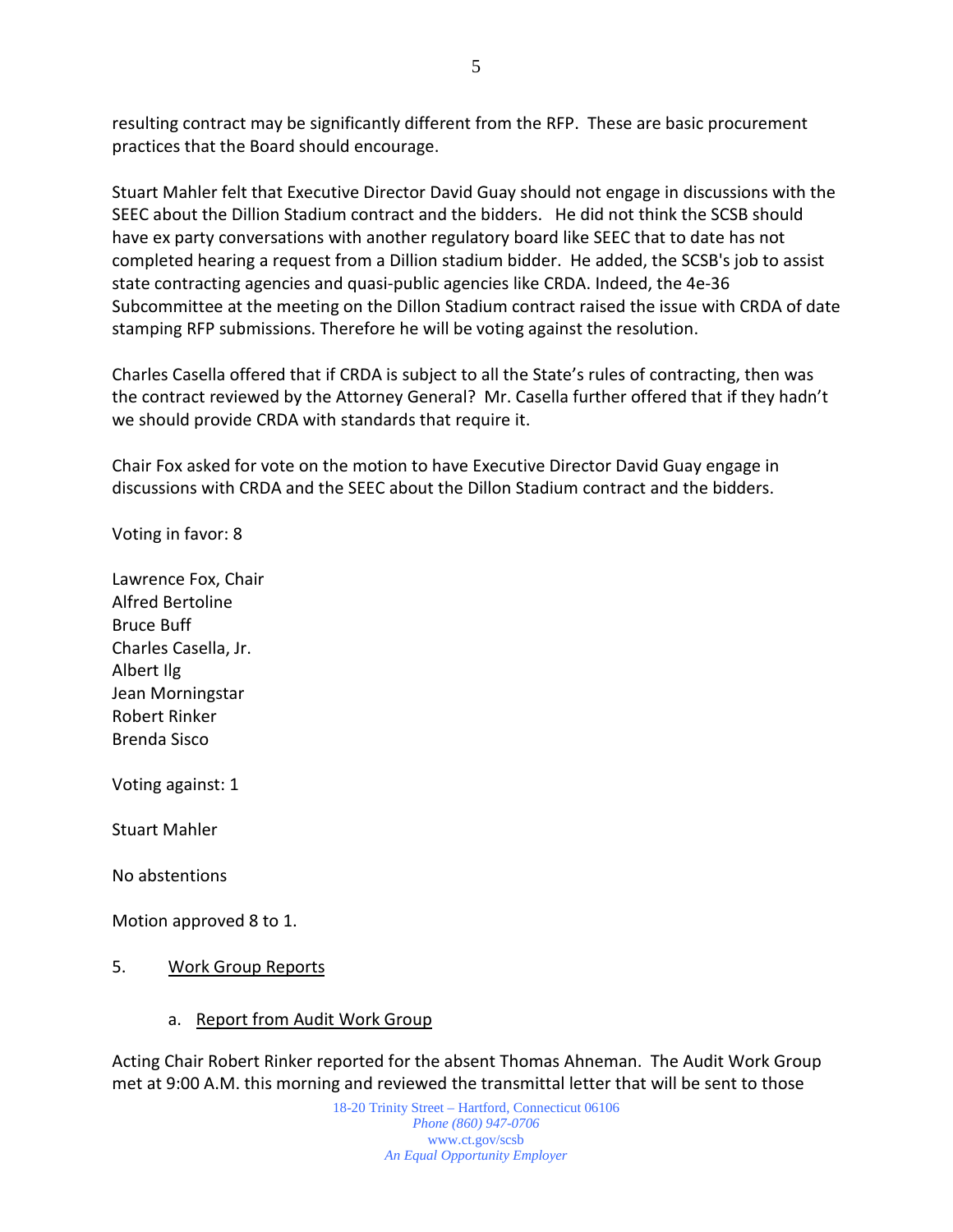agencies being audited. The Work Group decided due to the change in administration to issue the audit request after the Board's next meeting in January 2019. One of the selected agencies to be audited is believed to be now part of another agency. The Department of Aging is now the Department of Rehabilitation Services State Unit on Aging. The audit instrument was reviewed and fine-tuned and presented to the Board for approval in January.

## 6. Review State Office of Higher Education PSA Procedures with Executive Director Keith Norton

The Board reviewed with Executive Director Keith Norton the newly created PSA procedures for the Office of Higher Education. Executive Director Guay introduced Executive Director Norton, by informing the Board that the new procedures created by Executive Director Norton were in response to one of the Board's recent data inquiries. Based upon that inquiry, Executive Director Norton created these new internal procedures. Executive Director Guay invited Executive Director Norton to meet with the Board and introduce his new procedures to illustrate the sentinel effect of the Board's work. The Board expressed gratitude and thanks to Executive Director Norton for his work. The board accepted the procedure for information but has not reviewed the procedure.

## 7. Report from the Study of PSA Competitive Bidding Practices Joint Committee

Chair Alfred Bertoline reported that Joint Committee is proceeding along. Chair Bertoline reminded the Board that one of the findings from the study the Board did last year was the issue of waivers from competitive bidding in PSA contracts. In this Joint Committee study the Committee looked at the latest Office of Policy and Management (OPM) report to the General Assembly for 2017 and focused on the waiver process. Sixty questionnaires were sent to eight agencies. The Committee is reviewing the returned information and trying to summarize that data. An initial draft of a report has been completed and the Committee is now studying and evaluating that report. A draft report is expected to be provided to the Board before the January 2019 meeting.

Chair Fox took the opportunity to thank the Department of Administrative Services participation in this study, especially Commissioner Melody Curry, Carol Wilson and Devin Marquez.

#### 8. Other Business

Charles Casella raised a question about the budget process and Executive Director Guay outlined the Board's budget request for FY 20 & 21, including outlining the expansion request for filling the vacant Chief Procurement Officer position and requesting an attorney, auditor, and trainer. Albert Ilg added that we are also attempting to get interns from the University Of Connecticut Department Of Public Policy. Mr. Casella stated that it is time for the State to fully fund and staff the Board.